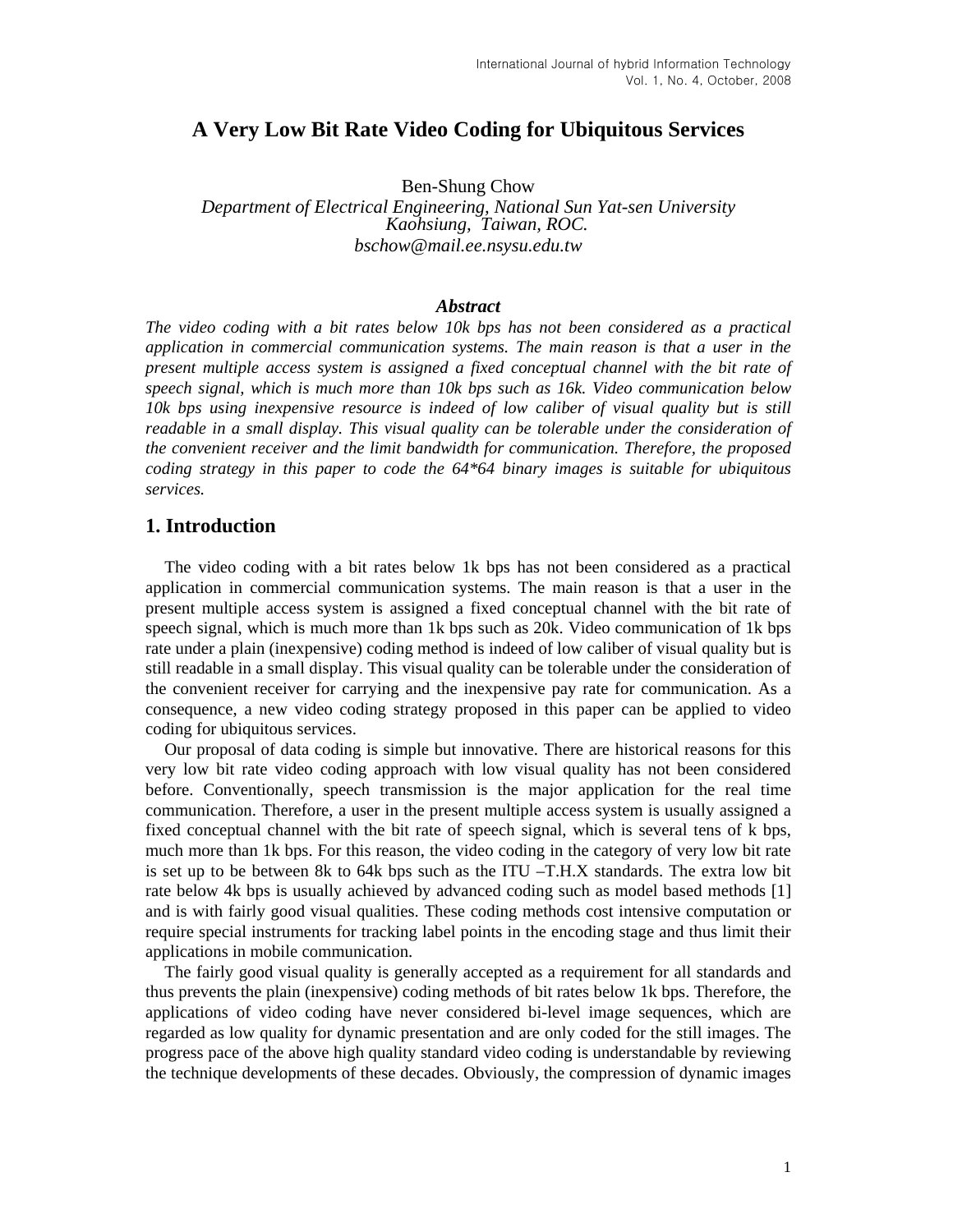is more complicated than that of the still images and is thus developed later than still image compression. The high computational expense for video coding at that time had confined the applications to some products with privileged qualification so that the low quality images such as binary images had not been included. Nowadays, this quality requirement should be reconsidered and is probably not necessary for many unseen applications because of the growing popularity of wireless communication advocated by the growing popular wireless communication.

The dynamic presentation of binary images obviously does not fulfill the above standard. Thus, binary mode is limited to the still presentation of text images and is not extended to dynamic presentation of natural images. However, recently there are some reasons for the emergence of the low quality dynamic presentation: (1) very cheap display of the binary mode liquid crystal material, (2) the trends of down cost of compression computation versus the up needs of low bit-rate communication. For example, the dynamic compression for binary mode is demanded in the applications of deaf communication due to the advantage of the low bit-rate in communication and simple computation structure for both the encoding and decoding procedures. In the cases of monitoring, a one way communication requires only simply-structured decoder. A very inexpensive receiver with a mall binary liquid display can becomes portable, acting as convenient as a wristwatch. As a consequence, a new policy of channel assignment as little as 1k bps may be triggered by this strong demanding of low bit rate in mobile communication for some new applications such as babysitting or factory monitoring.

# **2. Resolution vs. Quantization**

The resolution issue of quality vs. compression has been widely adopted in video coding standards. For example, the ITU-T H-series of video codices have evolved in a variety of applications based upon the resolutions. The H.261 codec, intended for ISDN teleconferencing, supports the CIF (352\*288 pixels) and QCIF (176\*144 pixels). The H.262 codec is for broadband videoconferencing and thus essentially for the 4CIF (704\*576 pixels). The H.263, mainly for the POTS (plain old telephone service) teleconferencing at modem rate, from 14.4 to 56 k bps, supports QCIF. In addition, H.263 supports a wider range of picture formats, including 4CIF and 16CIF (1408\*1152 pixels). A more detailed description can be seen in [2].

Obviously, the visual quality increases with the resolution. This simple relation holds for the relation with the number of quantization levels too. However, the joint relationship between the resolution and the quantization under a fixed quality has not much been considered. This is probably because the simple formula of bit rates, bits  $=$  Resolution $2*$ log (the number of quantization levels), has excluded the interests of the compression by reducing the quantization levels.

An experimental study by Huang [3] has indicated that some images do not improve the image quality by increasing quantization levels. Furthermore, Huang's isopreference curves demonstrated that the image quality decreases rapidly when the resolution is below 64\*64, whereas showing a little relation with the number of quantization levels. Therefore, it can be concluded that the resolution should be considered first for compression till the resolution is reduced down to around 64\*64. After that the reduction of the number of quantization levels is more efficient for maintaining a minimum of visual quality. In addition to this quality's consideration, the edge and the motion information, which are essential to the visual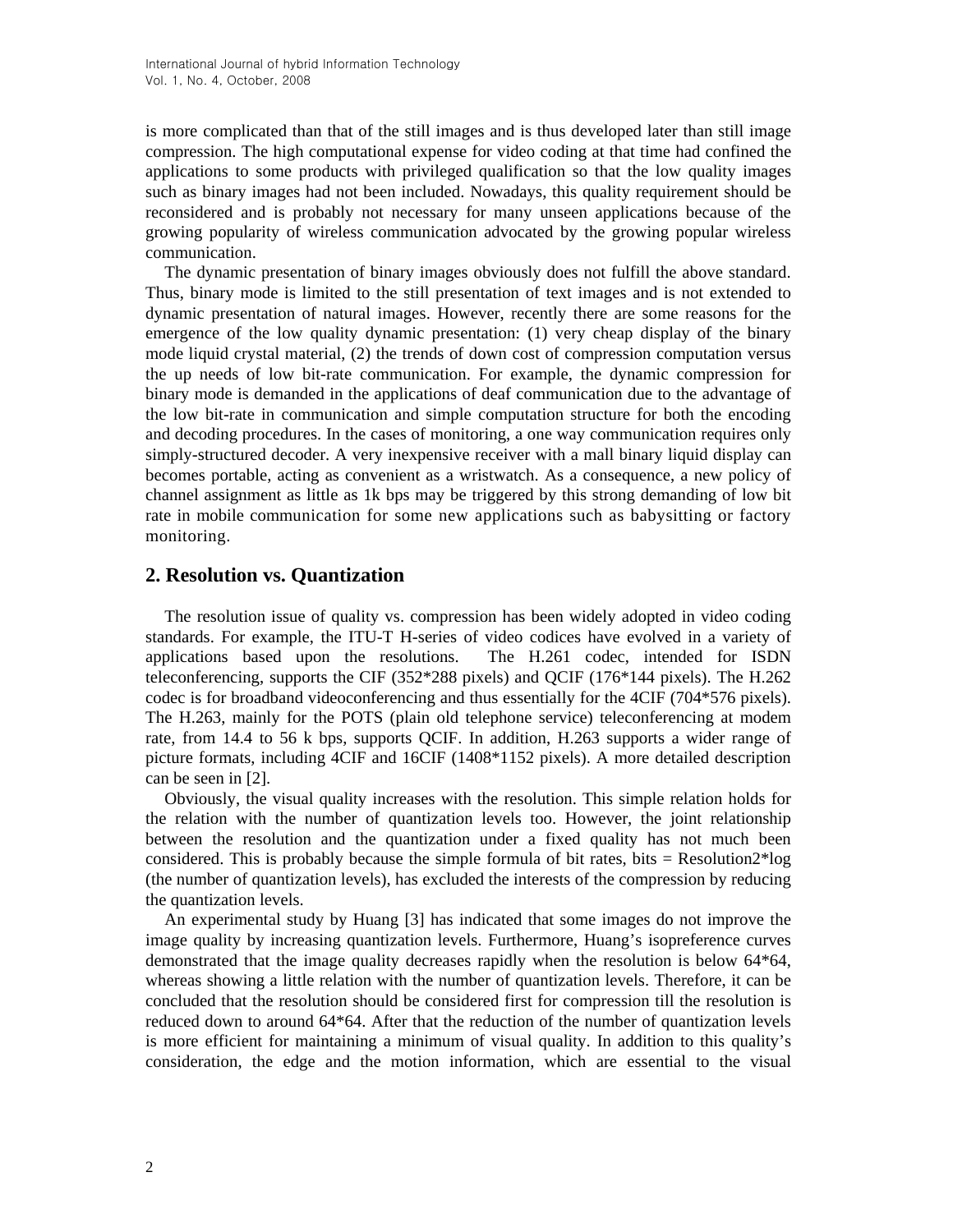perception, are contained in the binarized images. Therefore, the extension of video coding to the bi-level images is believed to be legitimate.

Our coding procedures are simple: reducing resolution first and then the quantization. That is, the images are first reduced to 64\*64 and then threshold to be bi-level images so as to be presented in a very inexpensive and small liquid crystal display. Afterwards, the motion compensation and shape compensation was followed to achieve the further compression. Shape compensation is a new idea proposed in this paper.

### **3. Review of Mathematical Morphology**

Mathematical morphology refers to a branch of nonlinear image processing and analysis developed initially by Serra [4] that concentrates on the geometric structure within an image. The morphological approach is generally based upon the analysis of a two value image with some predetermined geometric shape known as a structuring element. Information about size, spatial distribution, shape, connectivity, convexity, smoothness can be obtained by transforming the image object using different structuring elements.

The simplest morphological transformation is dilation and erosion. In loose terms, these operations cause the swelling or the shrinking of areas when structuring element has a disklike shape. The dilation of A by B, denoted by  $A \oplus B$ , is defined as

 $A \oplus B = \{ y \mid y = a + b, a \in A, b \in B \} = \bigcup A_b$ 

where  $A_b = \{a + b : a \in B\}$ , is the translation of A b+B<sub>y</sub> the displacement b. Thus the dilation of A by B is equal to the set union of all the translates  $A<sub>b</sub>$ . Another formulation of dilation involves translates of the rotated structuring element that "hit"(intersect) the input image. ∨

$$
\varphi \qquad A \oplus B = \{x \mid (B)_x \amalg A \neq \varnothing\}
$$

where  $\overrightarrow{B}$  is obtained by rotating B by 180o on the plane so that  $\overrightarrow{B} = \{-b : b \in B\}$ . The erosion of A by B, denoted by  $A \Theta B$ , is defined as

 $A \Theta B = \{ x \mid x + b \in A : b \in B \} = \begin{bmatrix} A_{-b} \end{bmatrix}$ 

Another definition of erosion is the following:  $b \in B$ 

$$
A\Theta B = \{x \mid (B)_x \subseteq A\}
$$

Which, in words, says that the erosion of A by B is the set of all point x such that B, translate by x, is contained in A. Figure 1 illustrates the dilation and erosion.



Figure 1. The basic morphological operations (a) dilation (b) erosion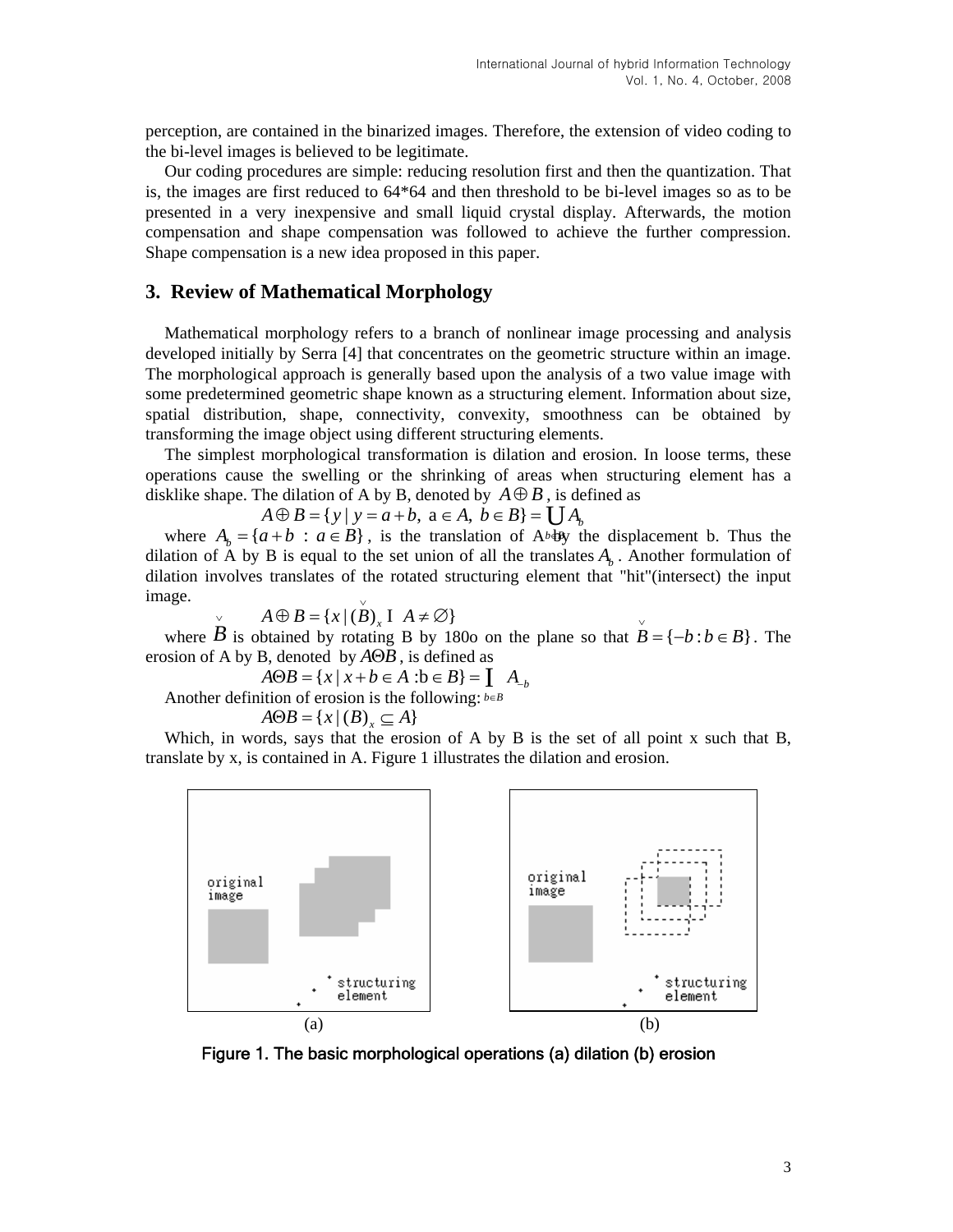There are certain mathematical properties that the dilation and erosion operations follow. we summarize some of the important properties here and details and proof may be found in Haralick [5].

1. Translation invariance

- $(A)$ <sub>x</sub>  $\oplus$  *B* =  $(A \oplus B)$ <sub>x</sub>
- $(A)$ <sub>x</sub> $\Theta B = (A \Theta B)$ <sub>x</sub>

2. Distributivity

$$
(A \cup B) \oplus C = (A \oplus C) \cup (B \oplus C)
$$

 $(A I B) \Theta C = (A \Theta C) I (B \Theta C)$ 

3. Iteration

 $A \oplus (B \oplus C) = (A \oplus B) \oplus C$ 

$$
A\Theta(B\oplus C)=(A\Theta B)\Theta C
$$

4. Duality

$$
\overrightarrow{A \oplus B} = (A^c \oplus \overrightarrow{B})^c
$$
  

$$
A \oplus B = (A^c \oplus B)^c
$$

 In this paper, the morphological filter is implemented by dilation only. Applying the duality property of dilation and erosion, we can easily employ both logical and geometric negation to implement erosion.

#### **4. Shape Compensation**

Standard dynamic image compression is usually composed of motion compensation and a DCT transformation for the error image after the motion compensation. The DCT coefficients are also classified by the cases coded by Huffman compression. However, the DCT coding, due to its broad dynamic range, will be inefficient for the binary images. It is noted that the binary images are usually described properly by their shapes. In this sense, a novel idea of shape compensation is proposed to replace the DCT processing. More clearly, the binary dynamic images are compressed by the shape compensation after the motion compensation. Our binary images are coded by the motion vectors and the kinds of shape transformations.

 In the shape transformation, a morphological filter is selected to modify the shape of the objects in image. Morphological processing [4] is a type of operation, by which the spatial form or structure of objects within an image are modified in a nonlinear way. The computation cost of nonlinear processing for conventional numerical image processing is very expensive. However, the morphology image processing treats the image components as sets and deals with the changes of shapes very efficiently. Thus, the morphology processing has recently been applied successfully to the industry auto-inspection and medical image processing, but has not been seen to be applied to coding except the preprocessing for simplifying images [6]. The efficiency of morphological image processing makes the shape compensation in decoding procedure very simple.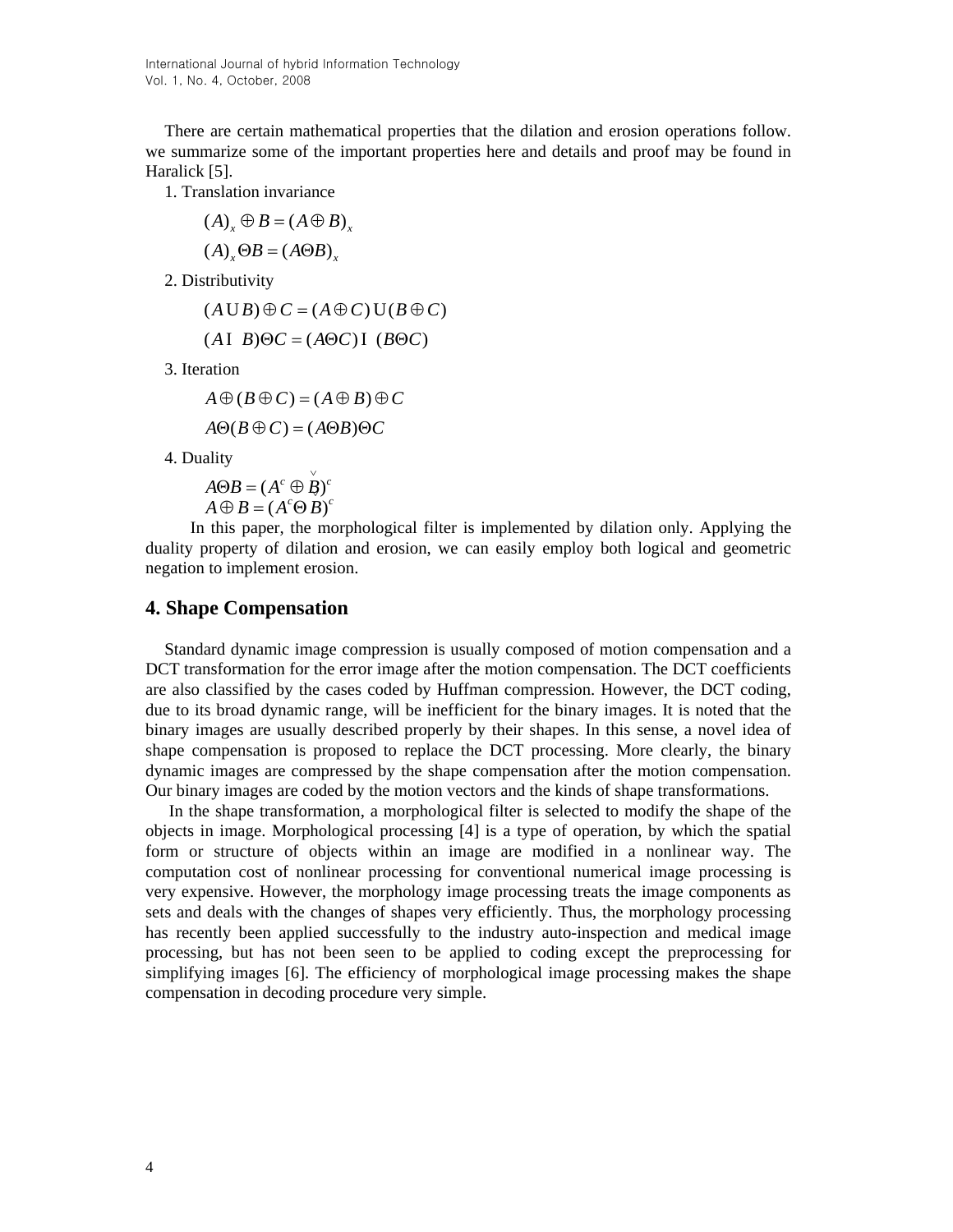# **5. Experimental Results**

The image frame is divided into blocks of the size of 16\*16. Every block, which is referred afterwards as the target block, in the original current frame has a corresponding block with the same location in the motion compensated previous frame. The optimal filter is found to modify the corresponding block in the previous frame (reference frame) to look like the target block in the original current frame. The optimization is based on minimizing the error count, which is the number of different pixels between the output block and the target block. It is noted that the error count is produced in a single scan of the block pairs in the reference and target images.



Figure 2. Error comparison to illustrate the error improvements by using the proposed shape compensation after motion compensation.



 $(a)$  (b) Figure 3. (a) Frame 1in the form of 256\*256 with gray levels of 256 for visual quality's demonstration (b)Frame 1 in the form of 64\*64 with gray levels of 2 also magnified to see the detail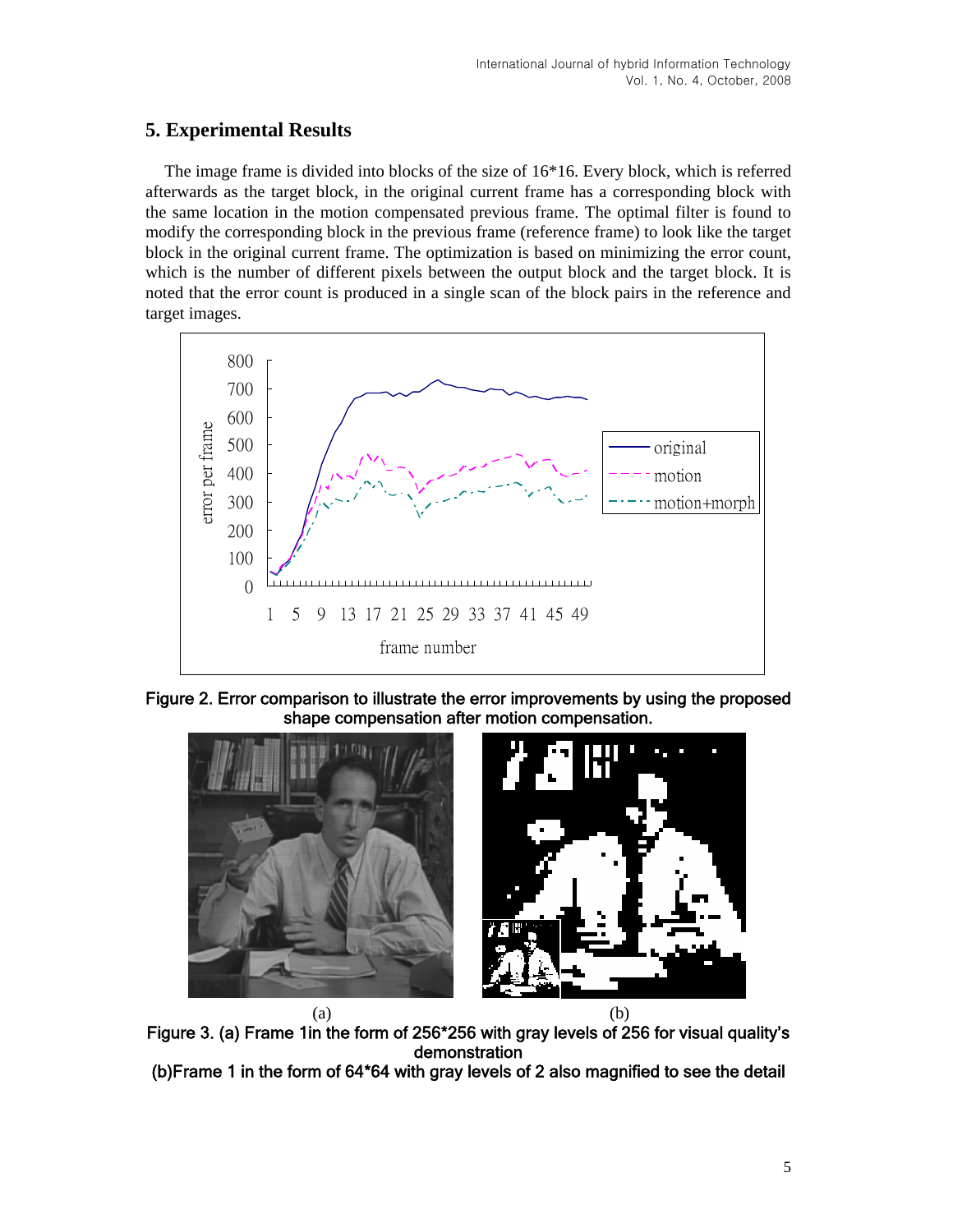The video streams of the salesman are tested in our experiment. The original streams are of the CIF format with the gray levels of 256. They are first to be reduced to the size of 64\*64 and then threshold to be bi-level 64\*64 sequences. Binary image processing is then applied to the bi-level sequences in the encoding stage, which includes the motion vectors search and the optimal morphological filters determination. The block would be refreshed if the motion compensated error were above the threshold. Correspondingly, there are two possibilities in the decoding process: block refreshing or shape compensation after motion compensation.



Figure 4. Sample frame 10, 30, 40, and 50 of the original and decoded streams. Upper: the original. Middle: the decoded by motion compensation, lower: the decoded by motion and shape compensation.

For the purpose of comparison, three coding schemes are arranged. The first is a naïve coding by representing all frames using the first one. The second is coding by motion compensation only. The third is coding with motion compensation followed by shape compensation. These three coding methods are compared by the errors and the block refreshing occurrences. The frame errors of the three coding methods for the entire flows of salesman are plotted in Figure 1. For visual quality's demonstration, the first frame of the streams is shown with the forms of grey  $256*256$  in Figure 2(a) and bi-leveled  $64*64$  in Figure 2(b). The magnified images for 64\*64 are also show in the figure 2(b) for the details. Finally, the image samples of the original streams and the decoded streams from coding II and III are illustrated in the figure 3. The morphological filter selection for frame 40 is listed in Table 1 as one example.

The shape compensation can improve about 20% of errors compared to the coding with the motion compensation. The number of refreshing blocks for salesman is 10 from the total 800 (16\*50) blocks for the stream. According to Fig. 1, the average error rate of coding III is 6%. The refreshing rates can go down to 1% if error rate release to 7%.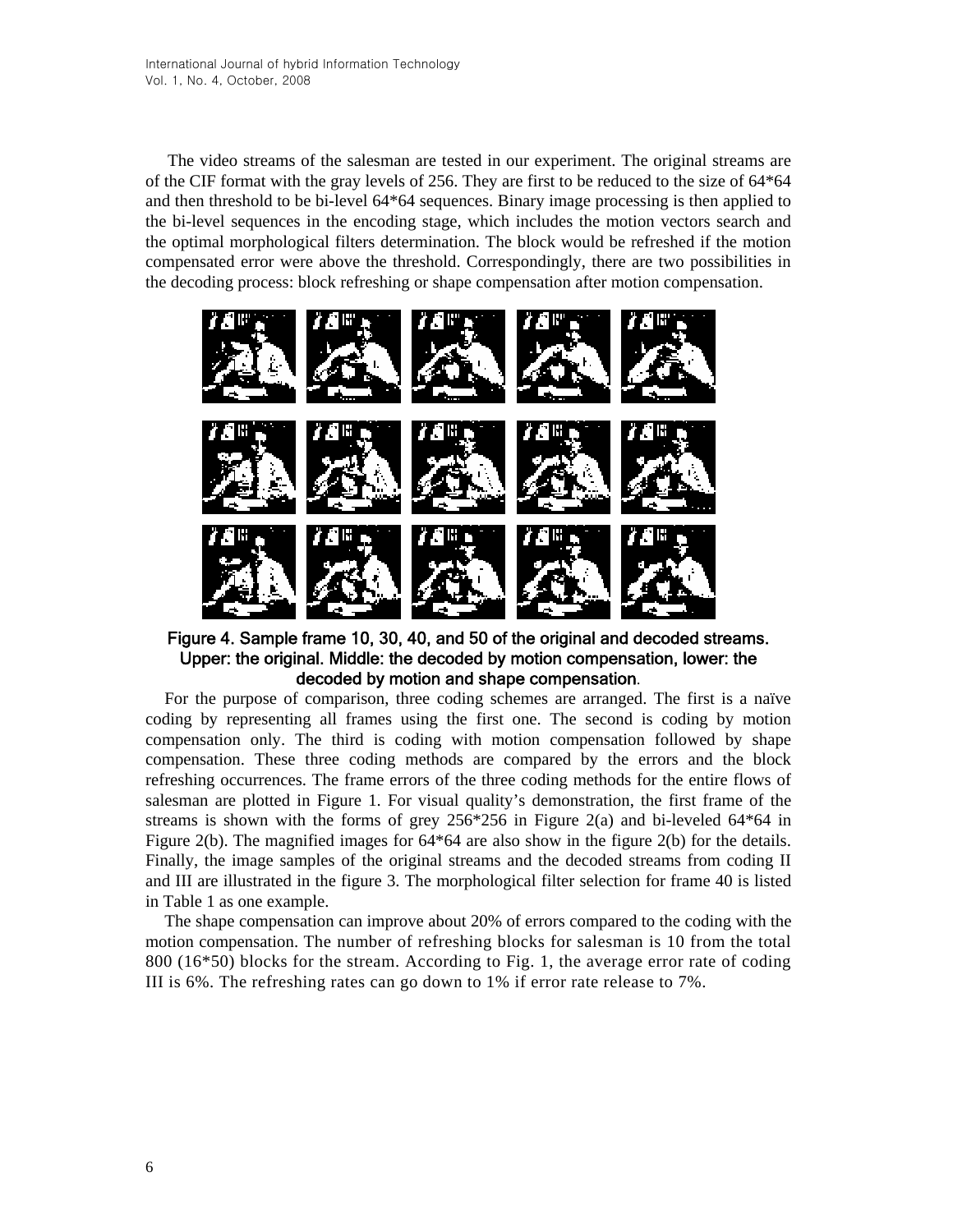| Block # | Structuring elements |          |                |
|---------|----------------------|----------|----------------|
| Block 1 | no operation         | Block 9  | 00100          |
|         |                      |          | 00010 erosion  |
| Block 2 | no operation         | Block 10 | 10001          |
|         |                      |          | 01010 dilation |
| Block 3 | 00010                | Block 11 | 10110          |
|         | 00001 dilation       |          | 01011 erosion  |
| Block 4 | no operation         | Block 12 | 10000          |
|         |                      |          | 00100 erosion  |
| Block 5 | 01000                | Block 13 | 10010          |
|         | 00010 dilation       |          | 01100 dilation |
| Block 6 | 01001                | Block 14 | 10001          |
|         | 00110 erosion        |          | 00100 dilation |
| Block 7 | 10100                | Block 15 | 10110          |
|         | 0100 1 dilation      |          | 01110 erosion  |
| Block 8 | no operation         | Block 16 | 10110          |
|         |                      |          | 01101 erosion  |

# Table 1. Filter selection results for table 1.

# **6. Discussion and Conclusions**

 The testing images are of the size 64\*64. The block sizes of the motion compensation and shape compensation are both  $16*16$ . The range of motion vectors is of  $16*16$ , at the expense of 0.128 k bits per frame for coding. The number of kinds of shape transformation is about 256 for two erosions or dilations with the mask of 4-neighbours, at the expense of around 0.128 k bits per frame for coding the shape transform. In our experiments, the average block (or frame) refreshing ratio is 0.01 for the streams of salesman. Therefore, the total bit rate per second for this binary video coding is  $0.256k*$  frame-rate  $*$ Huffman compression ratio  $+$ 4k\*0.05\*frame-rate\*still compression ratio where 0.256k is the bit rate for dynamic coding by motion compensation and shape compensation, 4k is the number of bits per frame, and 0.01 is the refreshing ratio. A reasonable frame rate for low bit rate video coding is 4 to 8 frames per second. It is noteworthy that there is a significant correlation between neighboring blocks for both shape and motion compensation operators. Also, the still image coding for the refreshing image can be coded by quadtree with an assumption of data compression rate of 4. Thus, a conservative estimate of the Huffman compression ratio and the still compression